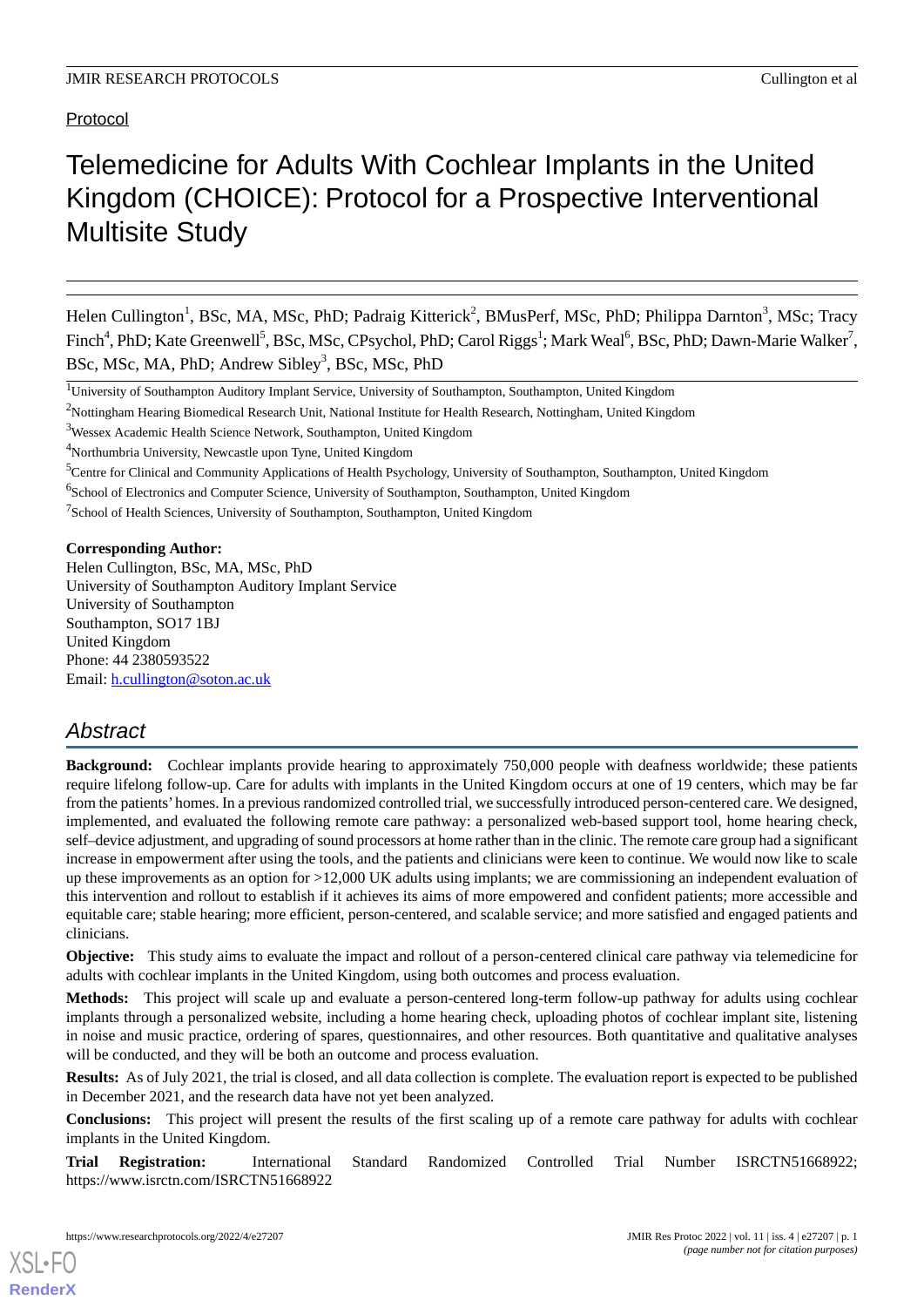#### **International Registered Report Identifier (IRRID):** DERR1-10.2196/27207

*(JMIR Res Protoc 2022;11(4):e27207)* doi: [10.2196/27207](http://dx.doi.org/10.2196/27207)

#### **KEYWORDS**

cochlear implants; hearing; deafness; telemedicine; patient-centered care

# *Introduction*

#### **Background**

Cochlear implants are the most successful of all neural prostheses [\[1](#page-11-0)]; they can provide hearing to people with severe to profound deafness. Approximately 1600 people receive cochlear implants in the United Kingdom (UK) each year [[2\]](#page-11-1). The total number of people with implants is approximately 20,000 in the UK (estimated from [\[2](#page-11-1)]) and approximately 0.75 million worldwide (estimated from [\[3](#page-11-2)-[5\]](#page-11-3)). Numbers are likely to increase rapidly, with only approximately 5% of eligible people in the UK and worldwide having received an implant [[4](#page-11-4)[,6](#page-11-5)]. The number of people of retirement age is projected to increase by 28% by 2035 [[7\]](#page-11-6), indicating a further increase in the number of people with hearing impairment. Adult cochlear implant care in the United Kingdom is provided at one of 19 tertiary centers involving assessment, surgery, and a resource-intensive acute phase of device adjustment and rehabilitation. When a patient attends a long-term follow-up appointment, the following tasks may be performed: speech recognition testing, device adjustment, rehabilitation, equipment check and troubleshooting, and the provision of replacement or upgraded equipment. Currently, UK implant centers review patients on a clinic-led schedule, which means review appointments that provide little benefit to the patient can occur. Conversely, when some patients attend routine appointments, there is hearing deterioration that the patient had not noticed. This is often remedied by replacing equipment, which the patient could have done at home.

Cochlear implant centers may be several hours away from the patient's home, necessitating travel expenses, time off work, and family disruption; distance to care is a significant barrier to hearing care worldwide [[8\]](#page-11-7). Making this care pathway person centered instead may provide a more efficient and effective service and allow more timely identification of issues; evidence suggests that person-centered care can improve a range of factors, including patient experience, care quality, and health outcomes, and may help clinics manage a growing number of people with long-term conditions [\[9](#page-11-8)].

We previously designed and implemented a remote care pathway for adults with cochlear implants to enable them to perform some of the follow-up tasks themselves at home. We ran a 6-month clinical trial with 60 people randomized to either a telemedicine remote care pathway or a control group who followed their usual appointment schedule [\[10](#page-11-9)]. The main outcome evaluated was patient empowerment, which has been shown to be strongly linked to better outcomes in people with long-term conditions. We found that only the remote care group had a significant increase in their cochlear implant empowerment after using remote care tools. The quality of life remained unchanged in the 2 groups. The hearing check results

 $XS$  $\cdot$ FC **[RenderX](http://www.renderx.com/)** in the clinic improved in the remote care group, although they did not notice a change. However, the control group felt that their hearing had become slightly worse. This may suggest that the remote care group was better able to take action to keep their hearing stable during the trial, or, perhaps, the control group felt they were missing out on a desirable opportunity to take a more active role in their hearing health care.

Discontinuing routine appointments and attending the clinic only when there is a clinical need may provide the following benefits for patients using cochlear implants:

- More stable hearing (problems identified and resolved quicker)
- Better hearing (ability to fine-tune when away from the clinic)
- Convenience of not traveling for routine appointments
- Reduction of travel costs and time, time off work, and disruption to family life
- Increased confidence in managing one's own hearing
- Greater equality in service delivery (same level of service regardless of distance from the clinic)

It may also mean that the clinic has greater resources (time, money, and space) to see both patients with more complex needs and an expanding population of new patients. People using cochlear implants and their families generally like to take a more active role in their care and welcome the use of technology to assist self-care [\[11](#page-11-10),[12\]](#page-11-11). The National Health Service (NHS) has a strong commitment to promoting self-care and self-management [\[13](#page-11-12)] for people with long-term conditions [[14\]](#page-11-13), with "the vision of a citizen-centred, digitally-enabled, health and social care system" [[15\]](#page-11-14). Evidence shows a significant improvement in outcomes when patients use self-management tools [[16\]](#page-12-0), and those who are activated and involved in their care tend to have better health outcomes [[17,](#page-12-1)[18\]](#page-12-2). We are now ready to scale up successful remote care interventions for many more people with cochlear implants in the United Kingdom.

#### **Objective**

This study aims to evaluate the impact and rollout of a person-centered clinical care pathway via telemedicine for adults with cochlear implants in the United Kingdom, using both outcomes and process evaluation.

# *Methods*

#### **Project Design and Setting**

This is a prospective, interventional, multisite, quality improvement project led and sponsored by the University of Southampton. All research measures will be self-administered on the web or by a paper questionnaire at the patient's home or other locations of their choice. The staff will complete the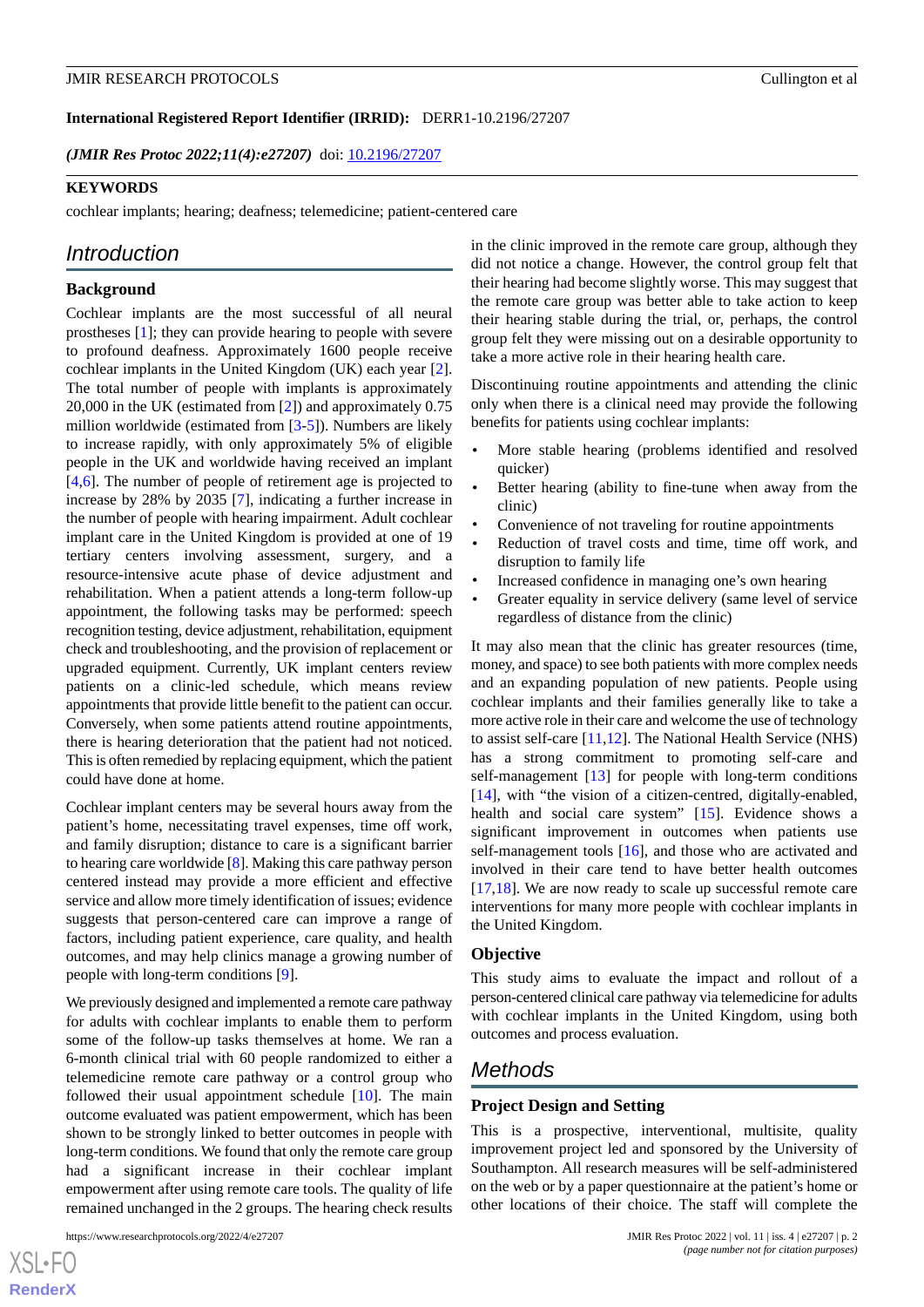measures at work or at a location of their choice. Data collection began when the first site opened on June 11, 2019**,** and continued until January 31, 2021. Clinics will join the study when appropriate local approvals are obtained; therefore, it is likely that the follow-up at each clinic will be for different durations.

#### **Intervention**

This project introduced a remote care pathway option for adults using cochlear implants: cochlear implant home care (CHOICE). We built a personalized, scalable, and responsive web app (not a native application but accessible from any internet browser) based on our previously trialed CIRCA (Cochlear Implant Remote Care website; built in LifeGuide [[19\]](#page-12-3)). The app incorporated a home hearing check based on the triple digit test [[20\]](#page-12-4), personalized reminders (eg, change microphone cover), rehabilitation exercises (listening in noise, music, and telephone practice), uploading a photo of the cochlear implant surgery site (behind the ear) for review by the clinical care team, information and training, logging the number of hours patients used their cochlear implant (optional and self-reported only), evaluation measures, ordering replacement parts for their cochlear implant, emotional support resources, and questionnaires ([Figure 1\)](#page-3-0). The home hearing check provides a screen for whether the patient should come to the clinic based on comparison with a baseline check. Speech perception in noise testing using spoken digits (eg, *one*) has the advantage of digits being highly familiar stimuli usually known by people with even limited language skills. Digit testing requires a closed, set response and is, thus, suitable for self-testing over the telephone or internet [[21](#page-12-5)[,22](#page-12-6)] and has a minimal learning effect [[23\]](#page-12-7). The test correlates well with speech recognition in noise with sentences in people using cochlear implants [\[24](#page-12-8)[-27](#page-12-9)].

It is vital that patients remain vigilant in preventing medical issues related to their cochlear implants. This mainly involves appropriate action for ear infections (following the center's protocol) and checking the site of the implant and skin under

the coil magnet. The CHOICE website advises patients to contact their clinical care center with any medical concerns. The web app has the functionality to upload and store photos of the patient's implant site. Patients will be asked to take a baseline photograph at an early stage to provide a comparison with later images.

The patient's clinician at their cochlear implant center will have access to their results and web app use in the CHOICE web-based clinician dashboard. Cochlear implant center clinic appointments will be given if required, requested, or indicated by the outputs of the remote care tools. Otherwise, the patients in this pathway will continue with remote care. Participants may access the web app tools as often as they wish.

Automated flagging by email and website notifications will be the cornerstone of the remote care pathway. This will ensure that the patient's problems are not missed and will provide the most efficient use of clinician time. Some patient flagging situations are as follows: no interaction with CHOICE for 3 months; hearing deterioration; patients who indicate that they need help on the general check-up questionnaire; each time a photo is uploaded, clinicians need to review it; replacement stock items are required; patient reports their daily sound processor use is **<**6 hours; request to leave CHOICE; and freedom of information request.

When an alert is received, the patient's clinician will decide whether further action is required; for example, an in-center appointment.

The CHOICE website conforms to the following specifications: risk management (ISO 14971:2007) and software life cycle (BS EN 62304:2006) and complies with the requirements of the European Union directive 93/42/ECC for medical devices. It is Conformitè Europëenne marked and registered with the Medicines and Healthcare products Regulatory Agency as a Class 1 medical device.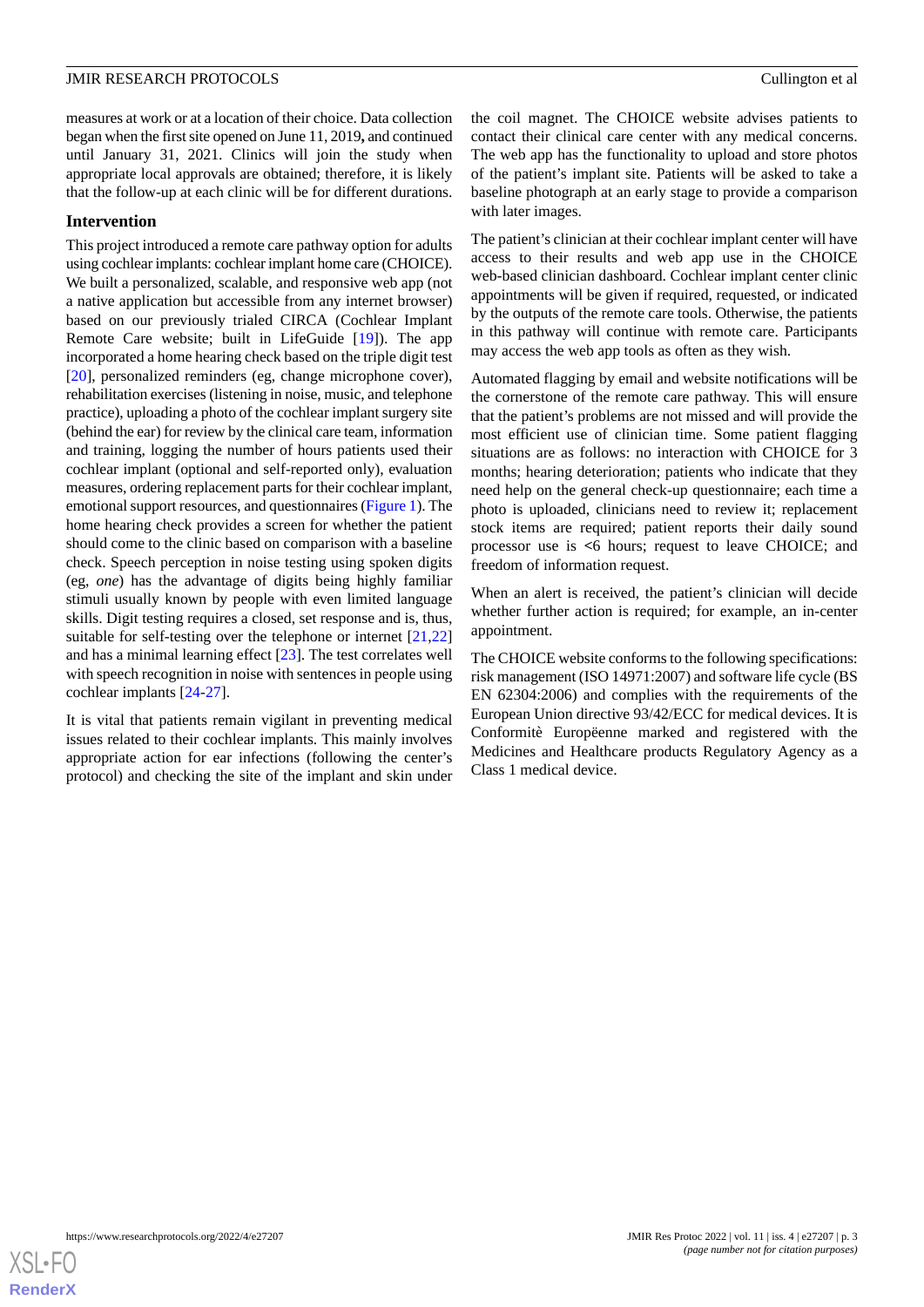<span id="page-3-0"></span>Figure 1. Cochlear implant home care (CHOICE) web app patient dashboard.

| Welcome back<br>Last logged in: 18/02/2020                                                                                                                                                     | <b>COCHLEAR IMPLANT HOME CARE</b>                                                                                                                                                                                  |                                                                                | Logout |
|------------------------------------------------------------------------------------------------------------------------------------------------------------------------------------------------|--------------------------------------------------------------------------------------------------------------------------------------------------------------------------------------------------------------------|--------------------------------------------------------------------------------|--------|
| <b>My profile</b><br><b>Results</b><br><b>Home</b>                                                                                                                                             |                                                                                                                                                                                                                    |                                                                                |        |
| $\odot$<br>Hearing check<br>Last result: 10<br>Date: 11/02/2020<br>Your hearing check result was not<br>quite as good as your baseline.<br>Please contact your centre for<br>advice.           | $^{\circ}$<br>Order spares<br>Order spares and see tips on how to<br>look after your equipment.                                                                                                                    | $\odot$<br>Check your implant site<br>Last Image: 04/12/2019<br>View my photos |        |
| <b>Start</b>                                                                                                                                                                                   | Order<br>Review                                                                                                                                                                                                    | Upload photo                                                                   |        |
| $\circledcirc$<br>RealSpeech listening<br>practice<br>You will need to have the<br>RealSpeech application installed<br>before you can launch it                                                | ℗<br>Music practice<br>Music can be really difficult with a<br>cochlear implant, but with practice<br>it may get better. It is never too late<br>to start learning a musical<br>instrument - why not give it a go? | Telephone training                                                             |        |
| View more information<br><b>Install</b><br><b>Start</b>                                                                                                                                        | <b>Start</b>                                                                                                                                                                                                       | Start                                                                          |        |
| ℗<br>General check-up<br>You last completed the<br>questionnaire on 04/12/2019<br>Check everything is ok and help you<br>decide if you need to come to your<br>cochlear implant centre or not. | Is CHOICE helping you?<br>This questionnaire will tell us if<br>CHOICE is helping you - please<br>complete it as often as you can. It is<br>an important part of the testing of<br>CHOICE.                         | $\circledcirc$<br>Hours of implant use                                         |        |
| <b>Start</b>                                                                                                                                                                                   | Please give us your feedback                                                                                                                                                                                       | <b>Start</b>                                                                   |        |
| <b>Emotional support</b><br>Information about what to do if you<br>are feeling low or worried.                                                                                                 | Resources<br>Find information about your<br>implant and your centre, links to<br>other useful sites and FAQs                                                                                                       | <b>Frequently Asked</b><br>Questions                                           |        |
| <b>View</b>                                                                                                                                                                                    | View resources                                                                                                                                                                                                     | View                                                                           |        |

#### **Participants**

#### *Overview*

 $XS$  • FC **[RenderX](http://www.renderx.com/)**

The following 7 UK centers will offer CHOICE to their patients:

- 1. St Thomas' Hospital Hearing Implant Center, London
- 2. University of Southampton Auditory Implant Service
- 3. Royal National Throat Nose and Ear Hospital, London
- 4. Nottingham Auditory Implant Program
- 5. North East Regional Cochlear Implant Program, Middlesbrough
- 6. The Richard Ramsden Center for Hearing Implants, Manchester
- 7. Emmeline Center, Cambridge

All adult sites were contacted about CHOICE and its evaluation; these sites wanted to be involved. CHOICE is currently an intervention for adults only. Initially, scaling up to only 7 of the adult sites will allow for detailed evaluation. Depending on the evaluation results, CHOICE may be offered to all sites in the future.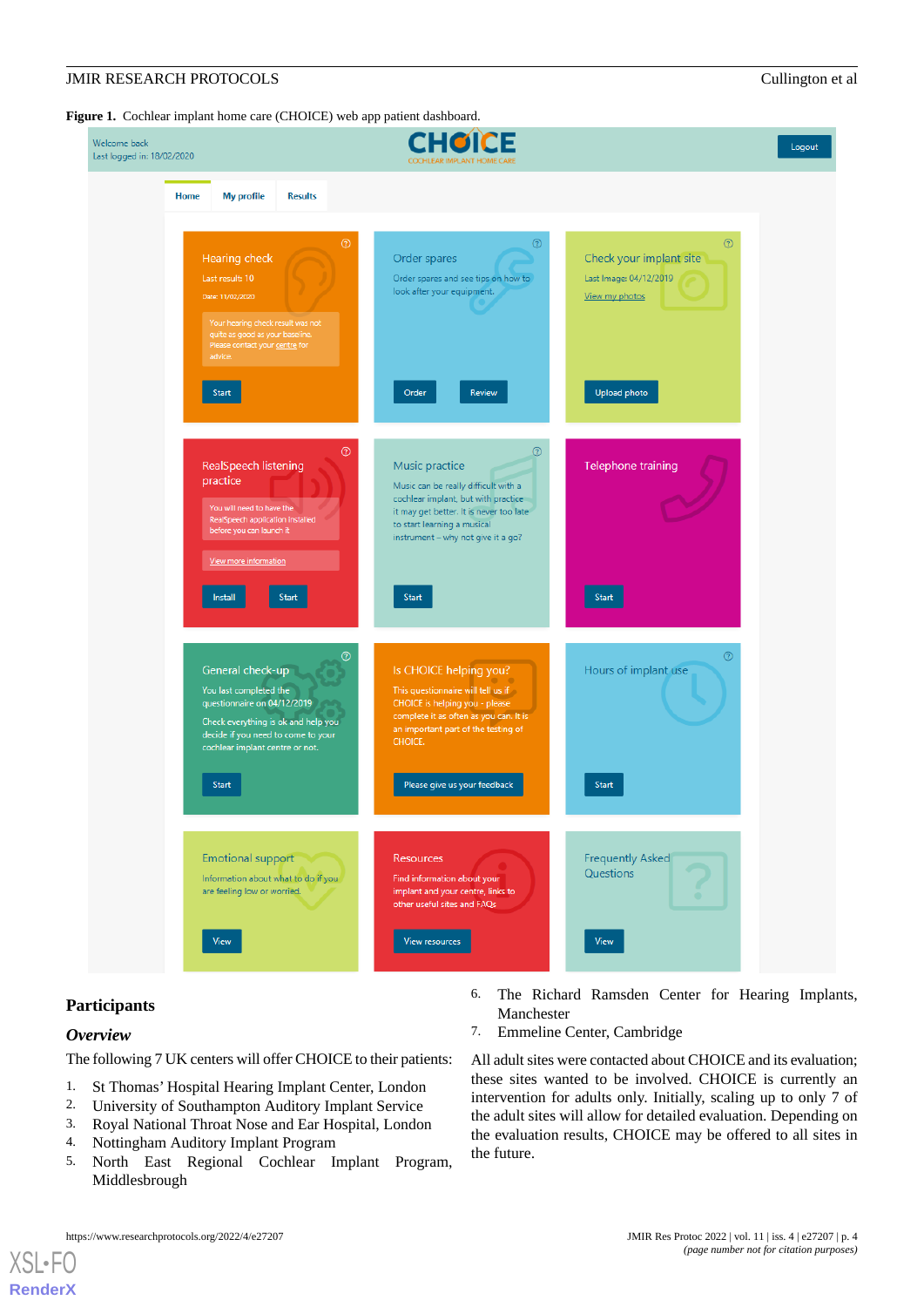# *Proposed Sample Size*

We do not yet know what proportion of patients will choose to follow this pathway, as the previous study was a single-center randomized controlled trial involving a limited number of patients [[10\]](#page-11-9). However, 7 centers care for approximately one-third of the approximately 12,000 adults [\[28](#page-12-10)] with cochlear implants in the United Kingdom. At the early stages of project planning, we estimated that if 40% of patients enrolled, this may involve approximately 1700 patients. We expect this to be the upper limit for recruitment. Scaling up a digital health tool for people with cochlear implants has not been done before; thus, we cannot predict the uptake. We anticipate that up to 10 members of staff per will be involved per site (total 70). As the aim of the project was not to formally test a hypothesis, a sample size calculation was not conducted.

#### *Recruitment*

We recommend shared decision-making among the patient, their family, and their clinician to decide who should be on a remote care pathway [\[29](#page-12-11)]. Factors that need to be considered include the patient's care needs; routine maintenance of equipment; access to technology; mobility; literacy; dexterity; any comorbidities (eg, visual impairment); and other factors, such as do they live alone and do they have transport. All patients who meet the inclusion criteria and, after discussing with their clinician as needed, choose the remote care pathway will be invited to participate in the study. Only those who consent to the study will be able to continue with remote care at this stage. As patients' circumstances and abilities change, we recommend service delivery flexibility, with easy transfer to a clinic-based care model, if required. Staff at participating centers will be invited to take part and sign a consent form for their data to be included in the evaluation. Participant recruitment commenced on June 11**,** 2019, and continued until January 31, 2021.

# *Patient Inclusion Criteria*

The inclusion criteria for patients are as follows:

- 1. Using a cochlear implant (any device—unilateral or bilateral)
- 2. Living in the United Kingdom
- 3. Aged ≥18 years
- 4. Able to give informed consent to data sharing
- 5. Access to a computer or device with internet access
- 6. Willing and able to comply with CHOICE pathway
- 7. Willing and able to comply with the evaluation

# *Health Professional Inclusion Criterion*

The inclusion criterion for health professionals was being a staff member at participating cochlear implant centers.

#### **Evaluation and Research Outcomes**

#### *Overview*

The Wessex Academic Health Science Network (AHSN) will perform an independent evaluation to assess the impact and success of the care pathway on patients, staff, and services and understand the process of implementing CHOICE using a concurrent triangulation mixed methods design. It will be both an outcome and process evaluation. The evaluation was commissioned in September 2017 and is informed by a growing research base on the challenges associated with the adoption and spread of digital programs. The research team will collect the clinical outcome measures. All the outcomes, methods, and measures corresponding to the research questions are listed in [Table 1](#page-5-0).

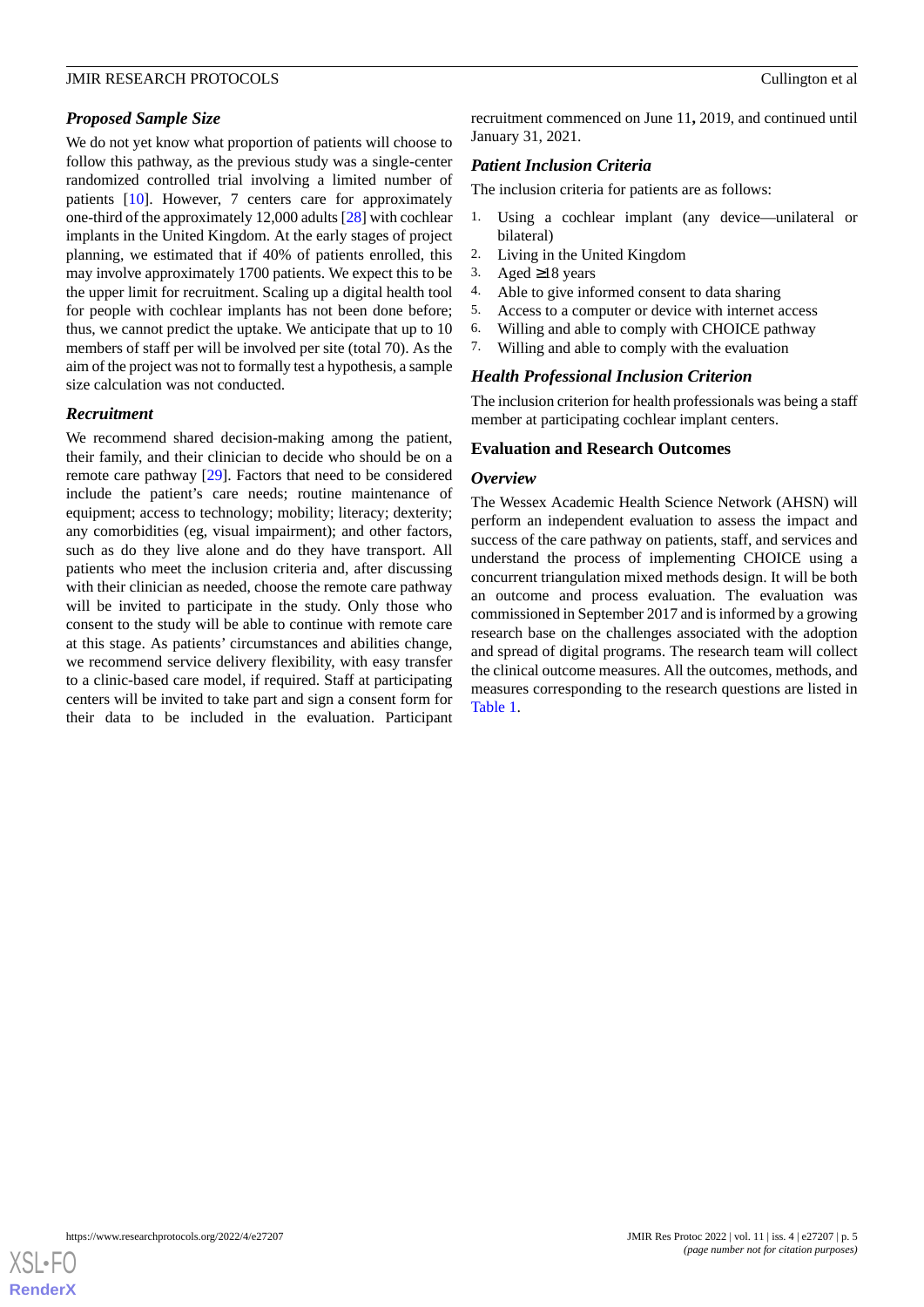<span id="page-5-0"></span>Table 1. Outcomes, methods, and measures collected from patients, staff, and services.

| Outcome                                                             | Research<br>question | Method       | Measures                                                                                                                                                  | Time point                                                                                                                                     |  |
|---------------------------------------------------------------------|----------------------|--------------|-----------------------------------------------------------------------------------------------------------------------------------------------------------|------------------------------------------------------------------------------------------------------------------------------------------------|--|
| <b>Patients</b>                                                     |                      |              |                                                                                                                                                           |                                                                                                                                                |  |
| Patient impact (engage-1<br>ment)                                   |                      | Quantitative | $CHOICEa$ web app data: number of log-ins,<br>time spent on CHOICE, uses of self-device<br>adjustment (if appropriate), and uses of<br>home hearing check | All data                                                                                                                                       |  |
| Patient impact (quality) 1                                          |                      | Quantitative | Number of errors in CHOICE, adverse<br>events, and missed issues                                                                                          | All data                                                                                                                                       |  |
| Patient impact                                                      | 1                    | Quantitative | Survey about use of follow-up care (conse-<br>quences for travel cost, time, hours off<br>work, and child care [including accompany-<br>ing person])      | Once at patient focus group or interview                                                                                                       |  |
| Patient impact                                                      | 1                    | Quantitative | NHS <sup>b</sup> Friends and Family Test                                                                                                                  | Minimum of twice: baseline (on registra-<br>tion) and after using CHOICE for several<br>months                                                 |  |
| Patient impact                                                      | 1                    | Qualitative  | Focus groups                                                                                                                                              | Once: planned but unable to happen because<br>of the COVID-19 pandemic                                                                         |  |
| Patient impact                                                      | 1                    | Qualitative  | One-on-one interviews                                                                                                                                     | Once: for patients who prefer one-on-one<br>interviews or if focus groups cannot occur;<br>toward the end of the project                       |  |
| Patient empowerment                                                 | 2                    | Quantitative | PAM <sup>c</sup> questionnaire and CI-EMP <sup>d</sup> question-<br>naire                                                                                 | Baseline (on registration) and 6 months<br>following registration or end of the<br>project-whichever comes sooner                              |  |
| Patient hearing                                                     | 2                    | Quantitative | Home hearing check results                                                                                                                                | All data                                                                                                                                       |  |
| Patient change in em-<br>powerment, hearing,<br>and quality of life | 2                    | Quantitative | Global ratings of change questionnaire                                                                                                                    | Baseline (on registration) and 6 months<br>following registration or end of the<br>project-whichever comes sooner                              |  |
| Patient health-related<br>quality of life, including<br>hearing     | 2                    | Quantitative | HUI3 <sup>e</sup> questionnaire                                                                                                                           | Baseline (on registration) and 6 months<br>following registration or end of the<br>project-whichever comes sooner                              |  |
| Patient health-related<br>quality of life                           | 2                    | Quantitative | EQ-5D-5L <sup>f</sup> questionnaire                                                                                                                       | Baseline (on registration) and 6 months<br>following registration or end of the<br>project-whichever comes sooner                              |  |
| Patient preference of<br>service delivery                           | 2                    |              | Quantitative Discrete Choice Experiment questionnaire                                                                                                     | Baseline (on registration) and 6 months<br>following registration or end of the<br>project—whichever comes sooner                              |  |
| Patient confidence and 4 and 5<br>experience                        |                      |              | Quantitative R-Outcomes surveys                                                                                                                           | Baseline (on registration) and every 6<br>months; some participants may choose to<br>complete an optional, shorter questions set<br>more often |  |
| <b>Staff</b>                                                        |                      |              |                                                                                                                                                           |                                                                                                                                                |  |
| Staff impact (engage-<br>ment)                                      | -1                   | Quantitative | CHOICE web app data from clinician<br>dashboard: number and type of log-ins                                                                               | All data                                                                                                                                       |  |
| Staff impact                                                        | 1                    | Quantitative | NHS Friends and Family Test                                                                                                                               | Minimum of twice: baseline (on registra-<br>tion) and after using CHOICE for several<br>months                                                 |  |
| Staff behavior                                                      | 1                    | Quantitative | At interview or by email and by email re-<br>NoMAD <sup>g</sup> questionnaire<br>quest toward the end of the evaluation                                   |                                                                                                                                                |  |
| Staff impact                                                        | 1 and 9              | Qualitative  | Focus groups (staff)                                                                                                                                      | Once: planned but unable to happen because<br>of the COVID-19 pandemic                                                                         |  |
| Staff impact                                                        | 1 and 9              | Qualitative  | One-on-one interviews (staff)                                                                                                                             | Once for key staff who are not available for<br>the on-site focus group; toward the end of<br>the project                                      |  |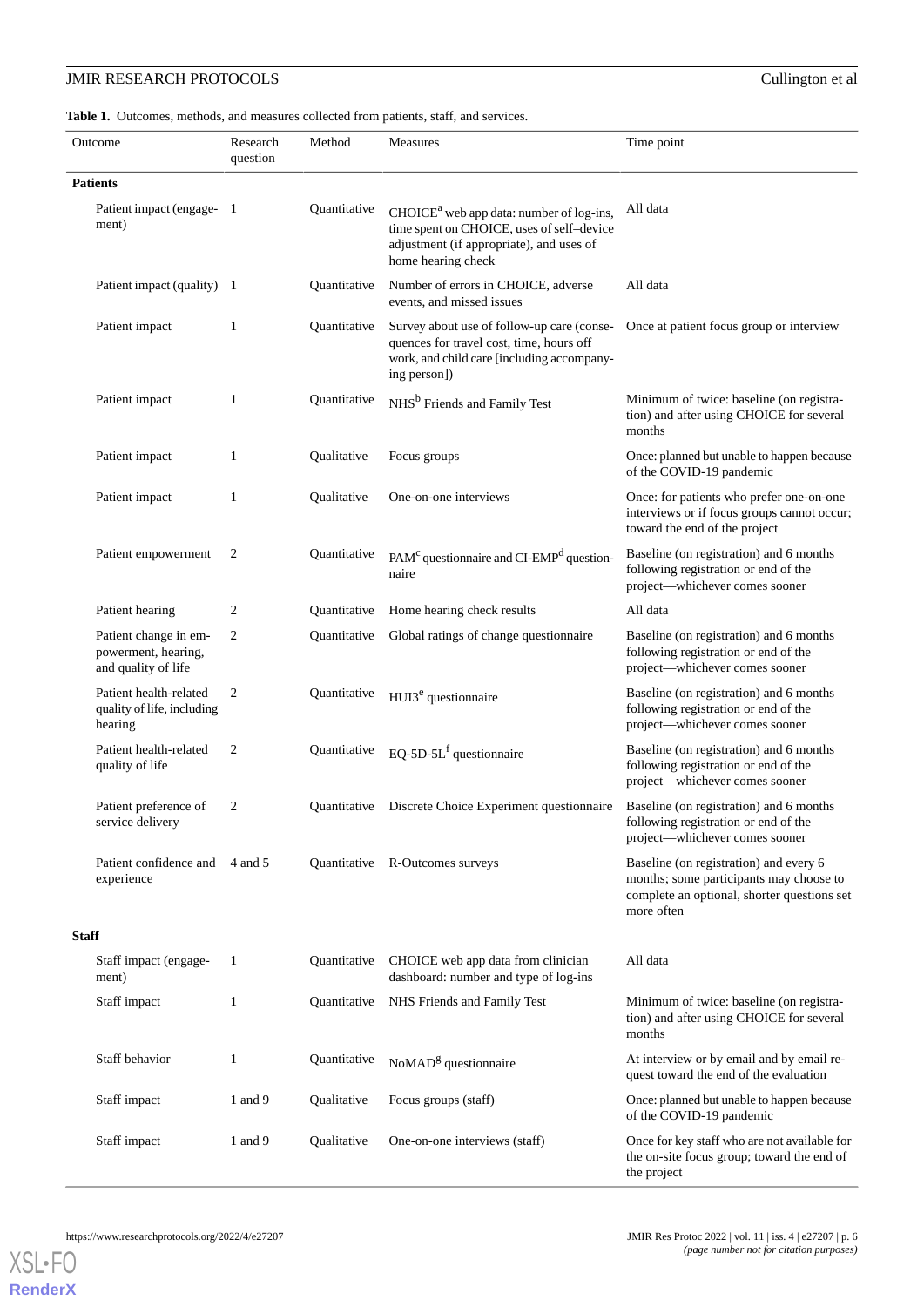| Outcome                                                                                                         | Research<br>question | Method       | <b>Measures</b>             |    | Time point                                                                                                                                                                            |
|-----------------------------------------------------------------------------------------------------------------|----------------------|--------------|-----------------------------|----|---------------------------------------------------------------------------------------------------------------------------------------------------------------------------------------|
| Staff experience                                                                                                | 7                    | Ouantitative | R-Outcomes surveys          |    | Baseline (on registration) and every 6<br>months                                                                                                                                      |
| <b>Services</b>                                                                                                 |                      |              |                             |    |                                                                                                                                                                                       |
| Spread, equity of ac-<br>cess, and resource use                                                                 | 3, 4, and 8          | Quantitative | Clinic activity information |    | See Multimedia Appendix 1 for more details                                                                                                                                            |
| <sup>a</sup> CHOICE: cochlear implant home care.                                                                |                      |              |                             |    |                                                                                                                                                                                       |
| <sup>b</sup> NHS: National Health Service.                                                                      |                      |              |                             |    |                                                                                                                                                                                       |
| <sup>c</sup> PAM: Patient Activation Measure.                                                                   |                      |              |                             |    |                                                                                                                                                                                       |
| <sup>d</sup> CI-EMP: Cochlear Implant Empowerment Scale.                                                        |                      |              |                             |    |                                                                                                                                                                                       |
| <sup>e</sup> EQ-5D-5L: EuroQol 5-Dimension 5-Level.                                                             |                      |              |                             |    |                                                                                                                                                                                       |
| <sup>†</sup> HUI3: Health Utilities Index Mark 3.                                                               |                      |              |                             |    |                                                                                                                                                                                       |
| <sup>g</sup> NoMAD: Normalization Measure Development.                                                          |                      |              |                             |    |                                                                                                                                                                                       |
| <b>Primary Research Questions</b><br>This study attempts to answer the following primary research<br>questions: |                      |              |                             | 2. | Research: Does the new<br>pathway<br>care<br>increase<br>empowerment for people with cochlear implants while<br>having no detrimental effect on their hearing and quality<br>of life? |
| Evaluation: What is the impact of the rollout of the new                                                        |                      |              |                             |    | $\alpha$ in in the state of $\alpha$                                                                                                                                                  |

<span id="page-6-0"></span>Evaluation: What is the impact of the rollout of the new care pathway on users of the program (people with cochlear implants and the staff)?

# *Secondary Research Questions*

This study attempts to answer the secondary research questions provided in [Textbox 1.](#page-6-0)

#### Textbox 1. Secondary research questions.

| 3. What is the extent of the spread of the new care pathway?                                                                                                                                            |  |  |  |  |
|---------------------------------------------------------------------------------------------------------------------------------------------------------------------------------------------------------|--|--|--|--|
| What has facilitated the adoption of the new care pathway?                                                                                                                                              |  |  |  |  |
| What has hindered the adoption of the new care pathway?                                                                                                                                                 |  |  |  |  |
| 4. Does the new care model improve patients' confidence to self-manage their cochlear implant as measured by patient-reported outcomes of health<br>confidence, health status, and personal well-being? |  |  |  |  |
| Do patients initiate review appointments with the service rather than rely on or wait for appointments scheduled by the service?                                                                        |  |  |  |  |

- 5. Does the new care model improve patients' experience of follow-up care?
- Do patients engage with the technology as measured by patient-reported outcomes of digital confidence and perceived value of the tool?
- 6. Does the new care model improve equity of access to follow-up care?
- 7. Does the new model of care improve the experience of staff working in the service, as measured by staff-reported outcomes of job confidence and work well-being?
- Do staff have confidence in the new care model, as measured by staff-reported outcomes of digital confidence and perceived value of the tool?
- Do they recommend it?

8. Does the new care model improve the use of resources by reducing the need for follow-up appointments and enabling the service to be delivered by a different skill mix?

9. What lessons can be learned from the implementation process that will benefit the spread and adoption of this model?

#### *Patient Outcomes*

[XSL](http://www.w3.org/Style/XSL)•FO **[RenderX](http://www.renderx.com/)**

#### **Quantitative Measures**

All data will be downloaded from the CHOICE web app, and patient use of all elements of CHOICE, including the hearing check, will be assessed. Errors in CHOICE, adverse events, and missed patient issues will be collected during the study period. Patients who take part in the focus group or interview will be asked to complete a short survey about the cost implications of

switching to remote care (eg, impact on travel costs and need for childcare).

Quantitative data about patients' use of CHOICE will be collected using the R-Outcomes survey tool [[30\]](#page-12-12). These measures share a common framework with 4 items and 4 responses suitable for use on a mobile device and are validated, short, and have a lower reading age than other measures. R-Outcomes are incorporated into CHOICE and will assess the patients'health, well-being, health confidence, digital readiness,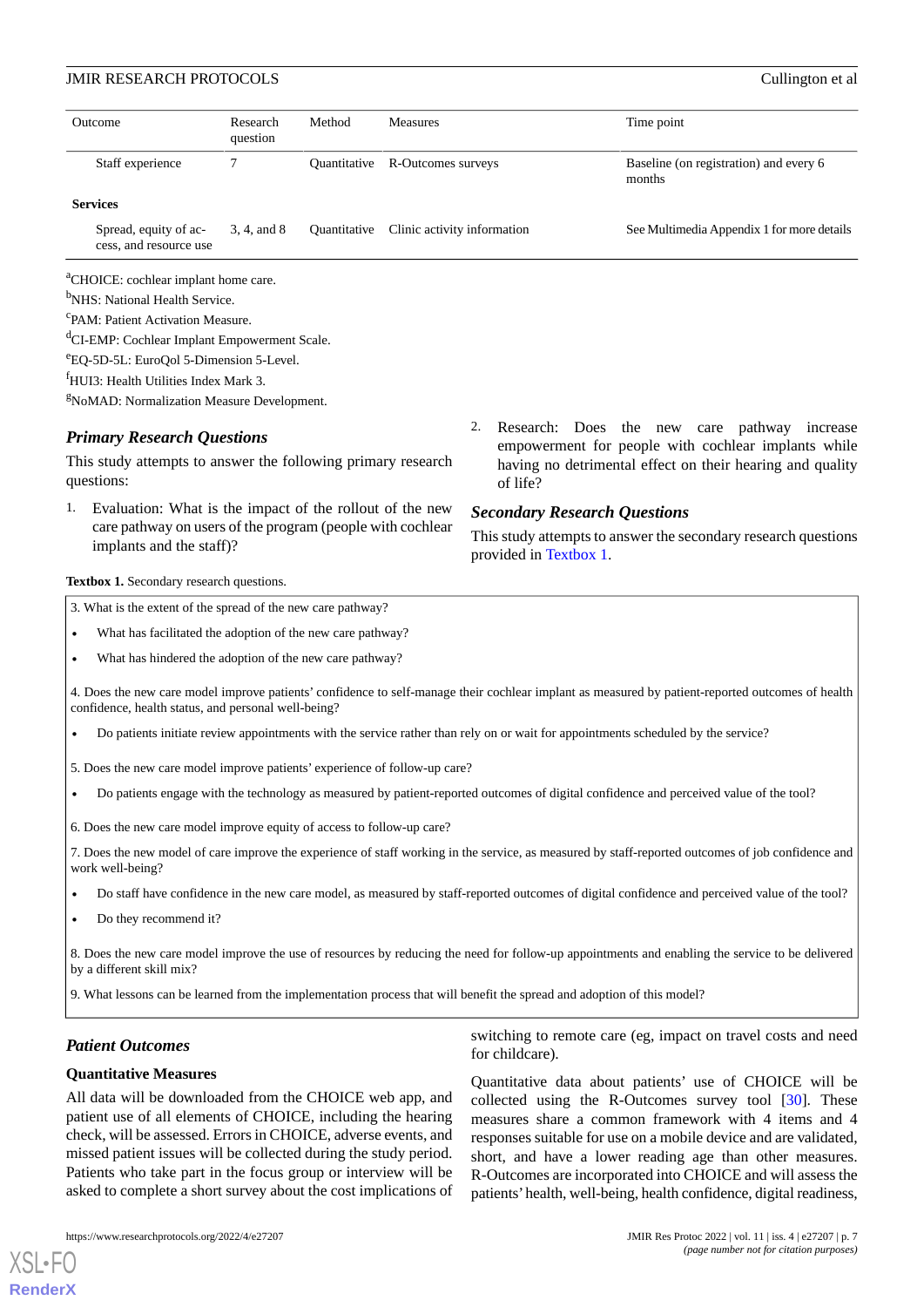and user experience. The NHS Friends and Family Test was also incorporated into the CHOICE web app, asking the question, "How likely are you to recommend this service to friends and family if they need similar care or treatment?" with 6 response options ranging from *extremely likely* to *extremely unlikely* [[31\]](#page-12-13).

We will use the following measures to assess empowerment, health-related quality of life, hearing, and patient care pathway preference: Patient Activation Measure (PAM), Cochlear Implant Empowerment Scale (CI-EMP), EuroQoL 5-Dimension 5-Level (EQ-5D-5L) questionnaire, Health Utilities Index Mark 3 (HUI3), a global change rating, and a discrete choice experiment (DCE). PAM is a well-validated generic measure of patient activation that evaluates the knowledge, skills, beliefs, and behaviors that patients have for self-management of their long-term condition [\[32](#page-12-14),[33\]](#page-12-15). The CI-EMP is a questionnaire specifically designed to measure how empowered people are to manage their own cochlear implant care [[34\]](#page-12-16). The EQ-5D-5L is a standardized health outcome measure comprising five dimensions: mobility, self-care, usual activities, pain or

<span id="page-7-0"></span>**Figure 2.** The 5 elements of the discrete choice experiment.

discomfort, and anxiety or depression [[35\]](#page-12-17). The HUI3 is a multi-attribute health status classification system that evaluates eight domains: vision, hearing, speech, ambulation, dexterity, emotion, cognition, and pain [\[36](#page-12-18)].

The global rating of change scales will be used to capture whether patients perceive a change in their hearing, empowerment, and quality of life to determine whether any changes observed in the PAM, CI-EMP, HUI3, or EQ-5D-5L are meaningful; that is, whether they were perceived by patients.

We designed a DCE to assess the effects of the following five care pathway attributes on the preferences of the participants for remote care [\(Figure 2](#page-7-0)):

- 1. Who decides when the next clinic appointment will be?<br>2. When is the ability to understand speech monitored?
- When is the ability to understand speech monitored?
- 3. Who can fine-tune the cochlear implant?
- 4. Where can patients get rehabilitation and troubleshooting information that is personalized to their needs?
- 5. How are upgrades to sound processors provided?



Each attribute had 3 levels that described different approaches and degrees of remote care; for example, the choices for who decides when the next clinic appointment will be *the implant clinic*, *the patient,* or *the implant clinic (however, the patient can request appointments when required)*. The experiment was constructed using the mix and match design method [\[37](#page-12-19)], as implemented in the *support.CEs* package for the R statistical environment [\[38](#page-12-20)]. The experimental design was organized into 2 blocks to reduce the number of questions each participant had to complete, and patients will be randomly assigned to complete either block 1 or block 2. The design requirements of 5 attributes per alternative, 2 alternatives per choice question, and 2 experimental blocks resulted in the allocation of 9 discrete choices per block. The role of the DCE is to help us learn about

how the different elements of the care pathway interact to shape participant preferences for remote care compared with the usual pathway. It is possible that the preferences that patients have for remote care could relate to their outcomes, and we will explore these relationships using exploratory correlational analyses.

#### **Qualitative Measures**

Although the qualitative fieldwork was initially planned as focus groups of patients and staff at each site, because of the COVID-19 pandemic, this changed to telephone or web-based interviews. Up to 20 patients per site will be recruited. The interviews will be audio recorded, transcribed, and managed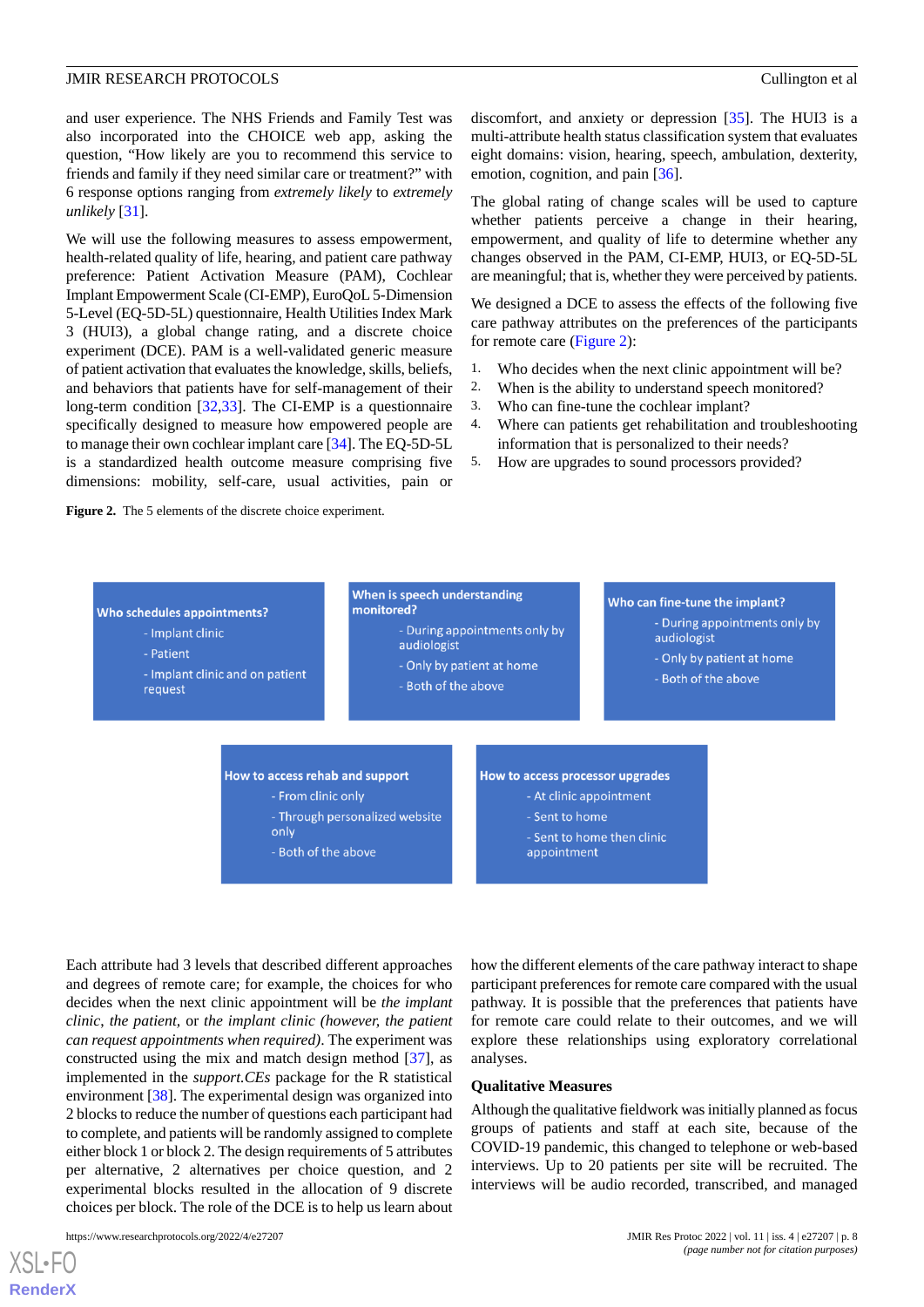using NVivo (version 12; QSR International); 2 Wessex AHSN qualitative evaluators will conduct all interviews.

#### *Staff Outcomes*

#### **Quantitative Measures**

CHOICE web app data about staff use of the clinician dashboard will be downloaded and analyzed. The staff will also be asked to complete the NHS Friends and Family Test and R-Outcomes (with additional measures of work well-being and innovation adoption) within the CHOICE clinician dashboard.

# **Qualitative Measures**

As for patients, focus groups were planned but changed to telephone or web-based interviews because of the COVID-19 pandemic; up to 10 staff per site will be recruited for one-on-one interviews.

# **Services Outcomes: Quantitative Measures**

Local service-level activity data will be collected at all sites with a view to assessing resource use and the workforce ([Multimedia Appendix 1\)](#page-11-15). We aim to obtain data from all clinic patients to maximize the sample size. A cohort of patients will also be identified for comparison. This will comprise patients registered with clinics but who have not yet been offered the new care model. We will look at the aggregated clinical activity before and after the introduction of the tool (eg, numbers of outpatient appointments and DNAs in the inclusion group). There will not be a control group of patients undergoing the same measures as the intervention group. We will also analyze the centers' previously collected service-level data to evaluate the current pathway.

# *Process Evaluation*

This part of the evaluation will assess what lessons can be learned from the implementation process and what *key ingredients* are replicable to other clinical settings.

# **Evaluation of the Behaviors of Staff Involved in Implementation of CHOICE**

The evaluation design is informed by the Normalization Process Theory [[39\]](#page-12-21), which provides a pragmatic framework for collecting and analyzing what the staff does in response to changes in the model of care, and the nonadoption, abandonment, scale-up, spread, and sustainability (NASSS) framework [\[40](#page-12-22)] will inform the design of the staff interviews. In addition, the Normalization Measure Development questionnaire [\[41](#page-13-0)] will be administered to the staff early on in the rollout and later by email at the end of the data collection period.

# **Evaluation of the Factors That Have Facilitated or Hindered the Adoption of CHOICE**

An analysis of the findings from the qualitative data sources will be compared with factors known to be important for spread and adoption [[40\]](#page-12-22). This will enable us to understand the factors that facilitate or inhibit the embedding of CHOICE in the care pathway.

#### **Assessment of Resource Use and Workforce**

As this model is scaled up, it will offer important learnings on how it can be delivered most efficiently and whether the anticipated changes in clinic activity and type (as a consequence of remote care options) have any implications for the clinic workforce. For example, if the reason for clinic attendance is known in advance, as it is requested by the patient, the patient may not need to be seen by a senior audiologist. Data on the workforce at each site, as well as any changes during the project, will be collected and analyzed.

We will examine the economic impact on the clinic activity of implementing the new care model. We will also apply predictive modeling to understand the impact of scaling up the model beyond a target cohort of several thousand patients. The costs associated with the delivery of follow-up activities will be sourced from each site to understand the impact of uptake of remote care.

# **Data Analysis**

All data analyses aim to answer the 9 primary and secondary research questions. Statistical analyses will be performed using the SPSS Statistics package (version 26; IBM Corp).

# *Quantitative*

Descriptive statistics and graphs will be used to present the data. Data will be displayed visually wherever possible to facilitate sharing with various stakeholders. The significance value will be set at *P*=.05, including Bonferroni corrections for multiple comparisons where appropriate. All repeated-measures data will be compared at baseline and follow-up using analysis of variance to examine any changes in empowerment, hearing, and quality of life in the participants. Surveys will be analyzed at the baseline and follow-up time points using inferential statistical analyses. The choices of participants in the DCE will be subjected to conditional logit model analysis using the *survival* package of the R programming language.

# *Qualitative*

The qualitative data from the patient interviews, staff interviews, and case studies will be thematically analyzed separately but brought together in the triangulation phase using synthesis meetings with different involved investigators. To address the evaluation questions, qualitative findings will be synthesized with the quantitative findings. Both theoretical frameworks applied to this evaluation (NASSS and Normalization Process Theory) will be used to facilitate an understanding of the findings. Qualitative interview data will be coded by 2 qualitative evaluators (Wessex AHSN) using a coding framework based on the NASSS framework. A small sample of transcripts will test and refine the framework with an agreement between the coders. The coding framework and coding of transcripts will use NVivo software. Higher order codes and themes will be presented for scrutiny and sensemaking to the wider evaluation team.

# *Missing Data*

We anticipate significant missing data because of the large number of outcomes measured and the clinical population. We expect that data will mostly be missing not at random, as those

 $XS$  $\cdot$ FC **[RenderX](http://www.renderx.com/)**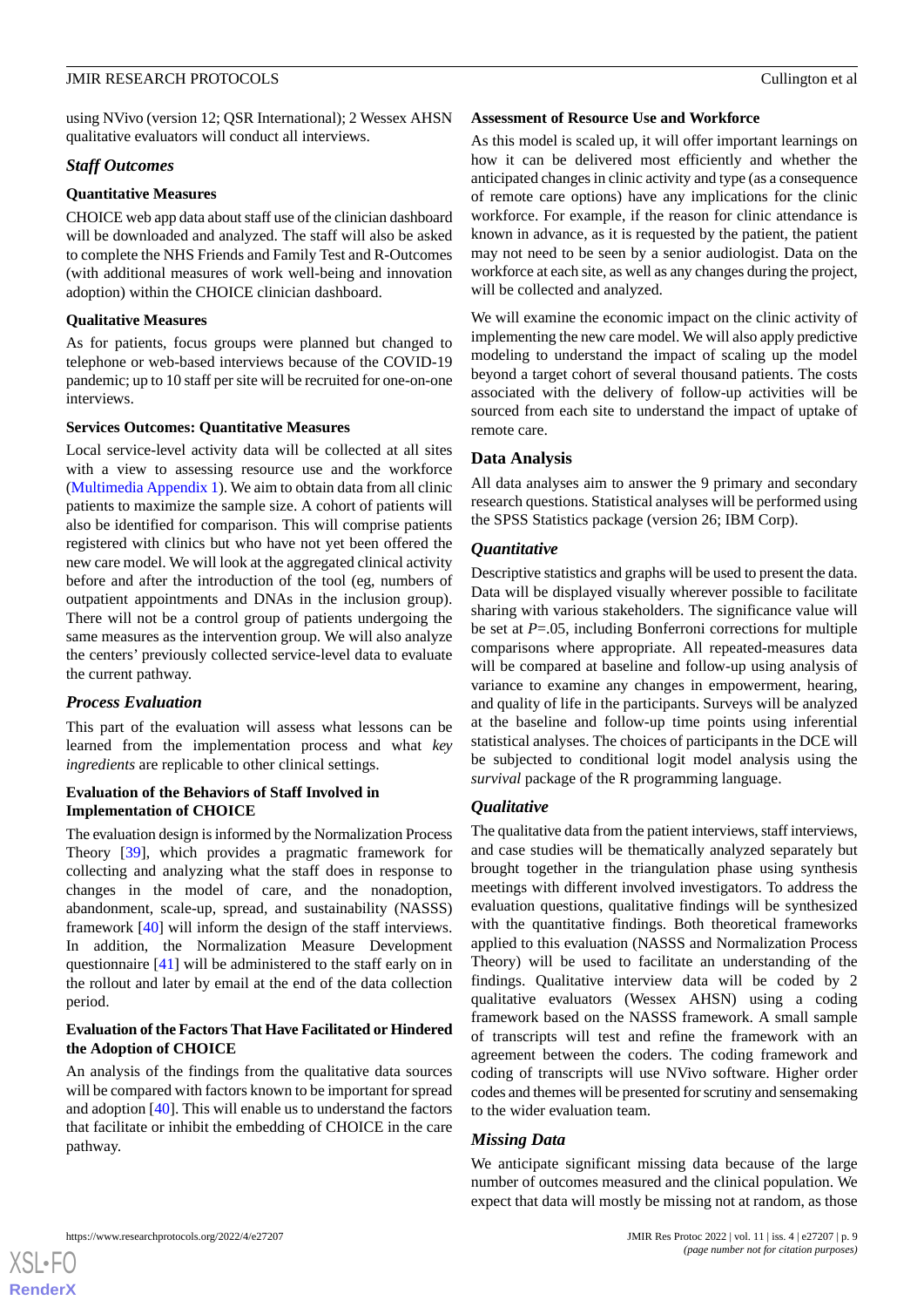who discontinue the use of CHOICE or drop out are likely to be those who find it less helpful. This may lead to significant bias. There is likely to be a selection bias, as patients who agree to follow a remote care pathway may not be representative of the population. The same will apply to clinicians: those who want to be involved in implementing CHOICE are likely to be more invested in remote care than their colleagues. Following recommendations [[42\]](#page-13-1), when data are ready to be analyzed, inspection will suggest whether statistical methods should be used to handle missing data. As this is an outcome and process evaluation, the extent and pattern of missing data will in itself be significant, with nonresponse bias expected. It is also possible that reporting bias may occur; people with cochlear implants are often so grateful for their treatment that they may provide answers in the direction they perceive that the researchers want.

# **Monitoring**

# *Steering Group*

The CHOICE steering group (SG) meets every 4 months and comprises the CHOICE chief investigator; project manager (PM); 2 patients; coordinators of 2 other cochlear implant centers; the lead of the independent evaluation team; and senior representatives from the NHS Specialist Commissioning, The Ear Foundation, and the National Cochlear Implant Users Association. The purpose is to advise and guide the project by reflecting differing stakeholder needs to maximize success and ensure the long**-**term sustainability of the project. The SG acts as a sounding board for the project, particularly in relation to key project risks (including time, cost, quality, commercial, legal, and ethical risks). The SG also deals with safety monitoring, adverse events, data monitoring, deviations from and breaches of protocol, and major project changes.

# *Evaluation Advisory Group*

The evaluation advisory group (EAG) is a requirement of the project funder and its remit relates to the independent evaluation of CHOICE. The EAG meets every 3 months and comprises the Wessex AHSN's Director of Insight (chair), Associate Director of Insight (evaluation lead), program manager, and data analyst; the CHOICE chief investigator and PM; a strategic advisor from Consilium Partners Ltd; the Director of R-Outcomes Ltd; the RUBIS.Qi evaluation lead (coaching organization provided by the funder); and a patient. The CHOICE team does not take decisions on the evaluation but collaborate and provide input as required. The EAG also provides a forum for reflecting on the findings of the evaluation during the course of the project and enable improvements in the scaling up of CHOICE via formative learning.

# *Industry Advisory Group*

The industry advisory group was formed to ensure 2-way dialog with the device manufacturers of cochlear implants. This stakeholder group is purposefully separate from the SG so that CHOICE continues its ethos of being patient centric, charity funded, and agnostic of individual industry parties. The industry advisory group meets every 6 months and comprises the chief investigator and PM and 1 representative from each of the 4 cochlear implant companies: Advanced Bionics UK Ltd, Cochlear Europe Ltd, MED-EL UK Ltd, and Oticon Medical Ltd.

We have not established an independent data monitoring committee, as this is not a clinical trial, and it is not a requirement of the funder. The funder may observe, monitor, and inspect the delivery of the project and reserves the right to externally evaluate any aspect of the project and its outputs. The funder may need to allow members of The Health Foundation Research Directorate to inspect anonymized records and data, including recordings and transcripts of interviews with patients and others.

# *Patient and Public Involvement*

The project team has a strong commitment to patient and public involvement, and a member of the project team is a service user (CR). Local and national publicity (through the website, Twitter, presentations to National Cochlear Implant Users'Association, newsletter articles, letters, emails, and Yahoo group) has already invited help in designing the project. Several people using cochlear implants have trialed the CHOICE website and the hearing check before its release and have provided feedback in writing and focus groups.

A risk assessment was approved by the University of Southampton Faculty of Engineering and the Environment on May 15, 2018 (FEERA 15927).

# **Data Management**

The data will be managed according to the University of Southampton Research Data Management Policy. The study's data management plan and data protection impact assessment are available upon request. Deidentified data will be kept at the University of Southampton for at least 10 years. If patients decide to stop using CHOICE, we will keep the information we have collected thus far unless participants request that it be deleted. It will not be possible to delete data if they have already been anonymized. Individual cochlear implant centers will retain their own clinical patient data according to local policies.

Regarding evaluation data, only deidentified data will be provided to the independent evaluator, who will handle and store this in accordance with the agreements that are put in place at each site. Wessex AHSN will ensure that the data are handled in line with NHS standards, including data collection, code of practice, and information governance. The AHSN computer network is a private cloud-based system compliant with ISO 27001 and approved under the NHS Information Governance Toolkit. The cloud servers are based in the United Kingdom.

The retention schedule for data collected by Wessex AHSN is as follows:

- Audio recordings will be kept until the publication of the evaluation report (July 2021) and then destroyed.
- All other data, including transcriptions of the audio recordings, will be kept until 12 months after publication of the evaluation report (July 2022) and then securely transferred to the University of Southampton (under the control of the chief investigator) to be retained until 10 years after the study conclusion.

 $XS$  • FO **[RenderX](http://www.renderx.com/)**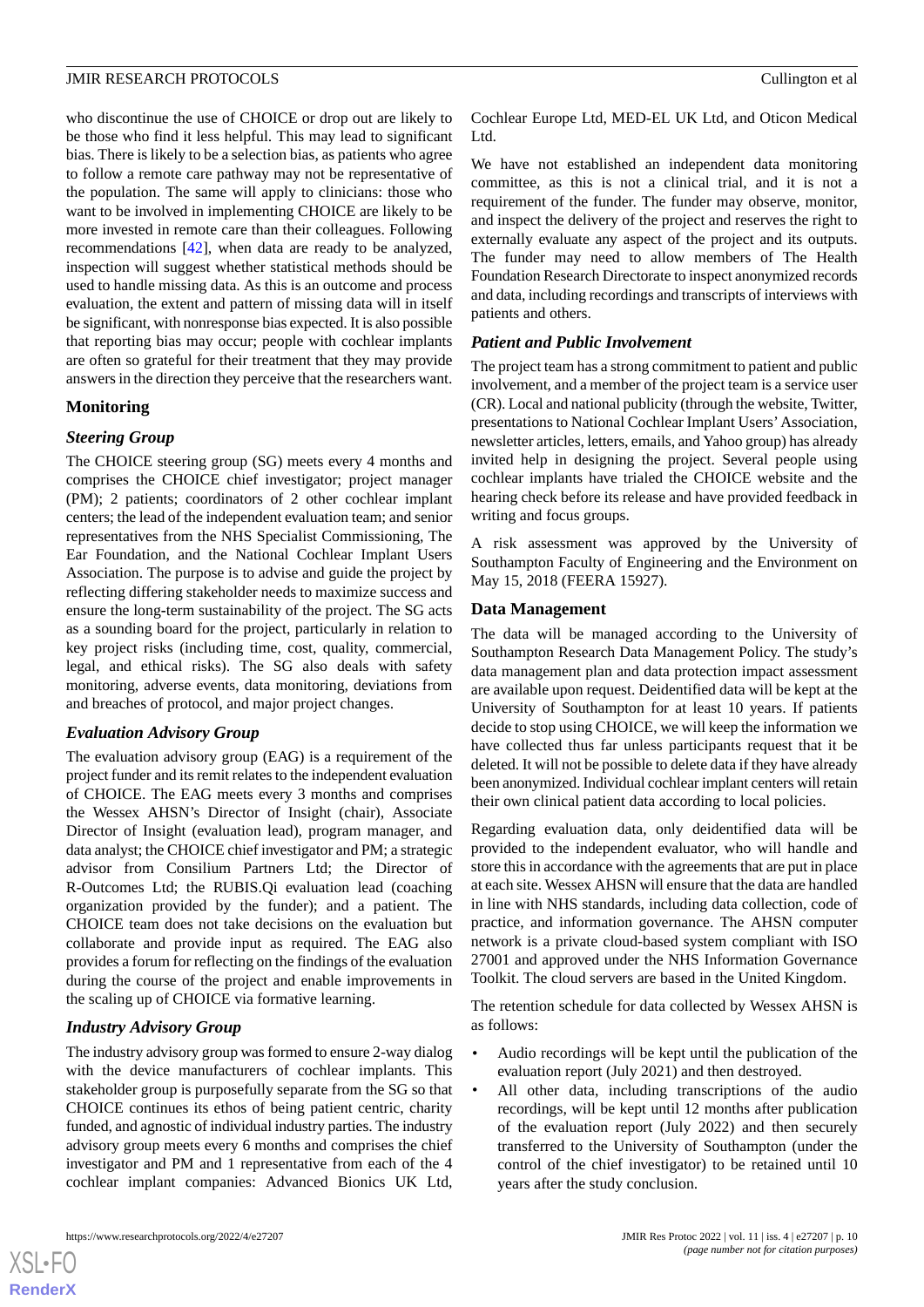### **Ethics and Dissemination**

Ethical approval was received in November 2018 from the South Central–Hampshire A research ethics committee (REC reference 18/SC/0658; IRAS project ID 242575), Health Research Authority, and Health and Care Research Wales.

# *Confidentiality*

Personal and sensitive personal data will be entered into the web app by the patient. The patient will consent to data sharing. The data will be encrypted before transfer. At the close of the project or before, the data will be deidentified (personal data removed). We cannot guarantee anonymity as adults with cochlear implants are still rare in the general population (approximately 0.01% of the UK population or approximately 1 in 10,000 people).

Interviews (with staff and patients) will be audio recorded using an encrypted dictaphone and transcribed. Any used names will be removed after transcription. Data relating to individuals will not be linked together; that is, individual interviews and individual R-Outcomes data will not be linked. The findings will be linked through a synthesis process at the aggregate level. Safety monitoring and reporting of adverse events will occur according to the requirements of the local and national ethics committees, with full support from the sponsor.

# *Dissemination*

The results will be presented locally, nationally, and internationally. Dissemination will include but not be limited to peer-reviewed publications both on the web and in print, conference and meeting presentations, posters, newsletter articles, website reports, and social media. To inform people with cochlear implants of the results, information will be sent to the National Cochlear Implant Users' Association and other patient groups and the University of Southampton Auditory Implant Service patient newsletter. We have budgeted for our academic publication of clinical results to be gold open access. The results of this evaluation will be published in a report by Wessex AHSN.

# *Results*

As of July 2021, the trial is closed, and all data collection is complete. The evaluation report is expected to be published in December 2021, and the research data have not yet been analyzed.

# *Discussion*

# **Limitations**

A total of 7 sites agreed to participate in the implementation and evaluation of CHOICE. These sites are mostly larger adult cochlear implant centers in England. Sites were self-selected: those participating were the centers that expressed interest in taking part. This means that it is unlikely that these centers are representative of all UK adult cochlear implant centers; they are likely to be more willing to innovate. Given that data collection will commence as soon as centers and patients join CHOICE, there will be variable periods of follow-up.

We expect significant effect modification in subgroups (eg, by age, gender, cochlear implant center, and other demographic factors). Assessing and reporting effect modifications may help identify a subset of patients who would not benefit from remote care. We attempted to control for confounding factors by collecting the demographic and digital readiness data. However, it is possible that there are confounders that remain unaccounted for; for example, we will not collect data on mental health and social support or the impact of the COVID-19 pandemic. It is likely that the concurrent COVID-19 pandemic will be the largest confounding factor in the data. In addition, the coincidental launch of a manufacturer-led remote care pathway (Cochlear Remote Check) for patients with some devices is likely to confound the results. The nature of recruitment for this study (cochlear implant center choosing to be involved and patient choosing to take part) means that there is likely to be a significant bias. Patients who choose to take part in a trial of remote care may not be representative of the broader population of people with cochlear implants. As recruitment is performed via patient and clinic choice, it is not valid to have a control group of people who do not follow a remote care pathway.

We are aiming for 6 months of follow-up data. This may be insufficient to highlight the benefits and limitations of remote care, especially in the climate of change because of the COVID-19 pandemic. In addition, as patients are encouraged to register for CHOICE at any point, there may only be a very short experience of using CHOICE by the end of data collection for many people.

The PAM may not be very sensitive to changes in the empowerment of people using cochlear implants because of its medical perspective. Given that this is the first time there has been a large-scale rollout of a remote care model for cochlear implants, we do not know how many people will participate. Low patient numbers and dropouts are likely to affect the quality of the results, although reporting them will provide important information on the success of the implementation. Patients who discontinue the use of CHOICE will be asked to provide a reason for their withdrawal.

#### **Conclusions**

This project will present the results and learning**s** from the first scale up of a remote care pathway for adults with cochlear implants in the United Kingdom.

# **Acknowledgments**

The authors thank the people with cochlear implants who gave so freely their time and experience to improve care for others and the cochlear implant centers who were willing to engage with new processes to help their patients. This work was supported by the Health Foundation Scaling Up Round 3 grant number AIMS ID 536535. The funder was not involved in the study design, collection, analysis, interpretation of data, writing of the paper, or decision to submit for publication.

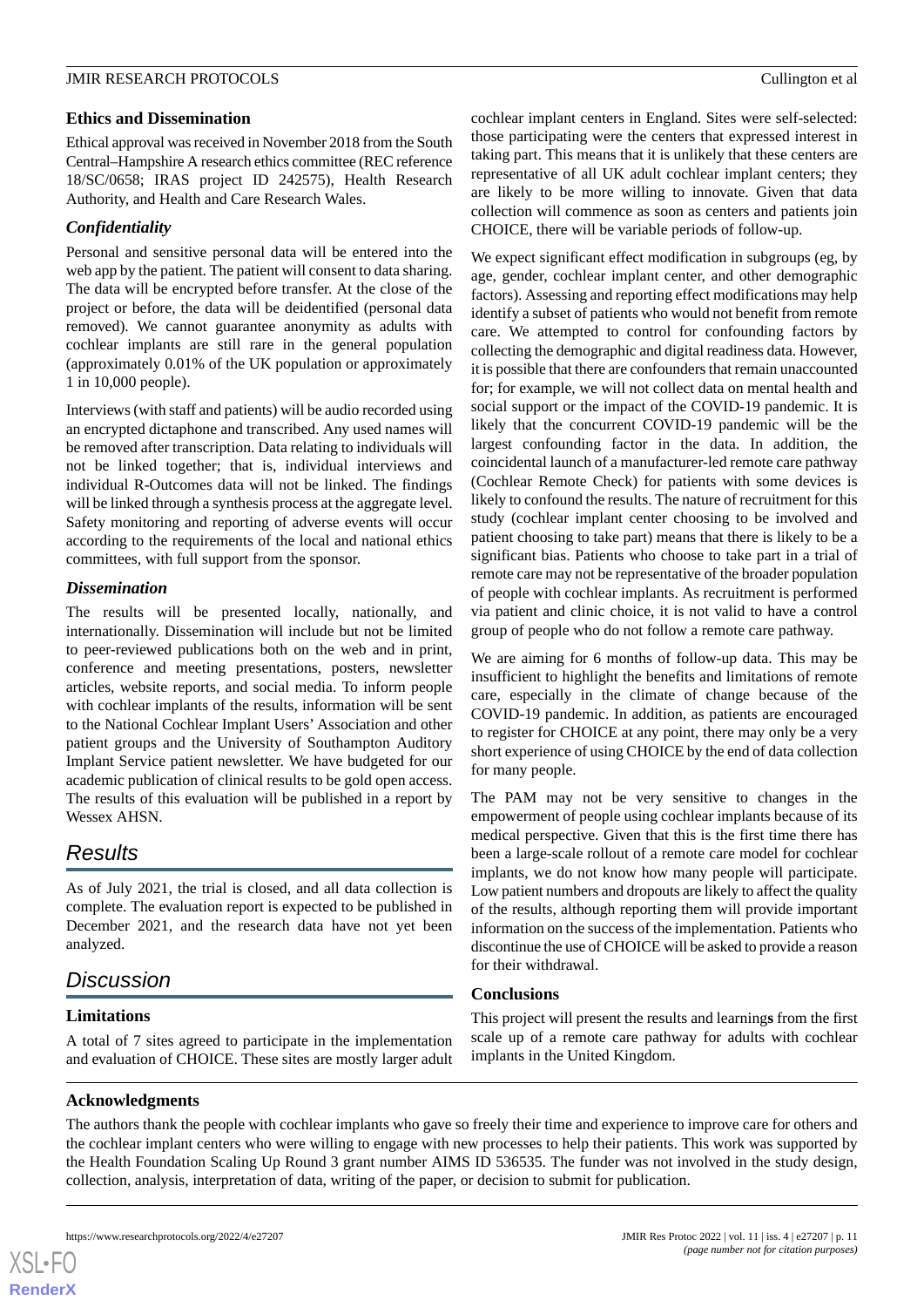# **Authors' Contributions**

The clinical conception and design for the study were done by HC and PK. The evaluation conception and design were completed by PD and AS. All the authors contributed to the drafting of the protocol, critical revision of the manuscript, and obtaining funding.

# **Conflicts of Interest**

Authors HC, PK, TF, KG, CR, MW, and D-MW were involved in the development of the CHOICE web app but have no financial interest in the web app. All authors received grant funding from the Health Foundation for this study. HC performed private consultancy work for Cochlear (one of the cochlear implant manufacturers) from 2011 to 2017. HC has received travel grants from all 4 cochlear implant manufacturers unrelated to this study. PK received grant funding from Cochlear to conduct unrelated research within the same topic (cochlear implants). PD and AS received a separate grant from the Health Foundation for a rapid insight program from 2020 to 2021. Wessex Academic Health Science Network is funded by National Health Service England, National Health Service Improvement, and the Office for Life Sciences to support innovators under the contract. Some innovations include self-management applications for other conditions.

# <span id="page-11-15"></span>**Multimedia Appendix 1**

Specification for quantitative activity information and source of data (services). Column 2 relates each outcome to a research question.

<span id="page-11-0"></span>[[DOC File , 64 KB-Multimedia Appendix 1](https://jmir.org/api/download?alt_name=resprot_v11i4e27207_app1.doc&filename=109e6131e1272f5664f12b454858fec3.doc)]

# <span id="page-11-1"></span>**References**

- <span id="page-11-2"></span>1. Wilson BS, Dorman MF. Cochlear implants: current designs and future possibilities. J Rehabil Res Dev 2008;45(5):695-730 [[FREE Full text](https://www.rehab.research.va.gov/jour/08/45/5/pdf/Wilson.pdf)] [doi: [10.1682/jrrd.2007.10.0173\]](http://dx.doi.org/10.1682/jrrd.2007.10.0173) [Medline: [18816422](http://www.ncbi.nlm.nih.gov/entrez/query.fcgi?cmd=Retrieve&db=PubMed&list_uids=18816422&dopt=Abstract)]
- <span id="page-11-4"></span>2. Cullington H. BCIG annual UK data collection 01/04/2019-31/03/2020. British Cochlear Implant Group. 2021. URL: [https:/](https://www.bcig.org.uk/wp-content/uploads/2021/02/25-2-21-BCIG-CI-data.pdf) [/www.bcig.org.uk/wp-content/uploads/2021/02/25-2-21-BCIG-CI-data.pdf](https://www.bcig.org.uk/wp-content/uploads/2021/02/25-2-21-BCIG-CI-data.pdf) [accessed 2021-04-01]
- <span id="page-11-3"></span>3. Cochlear Limited annual report 2020. Cochlear Limited. 2020. URL: [https://coh.live.irmau.com/irm/PDF/](https://coh.live.irmau.com/irm/PDF/e29f33a3-4935-41fa-a507-6de1591cee69/2020AnnualReport) [e29f33a3-4935-41fa-a507-6de1591cee69/2020AnnualReport](https://coh.live.irmau.com/irm/PDF/e29f33a3-4935-41fa-a507-6de1591cee69/2020AnnualReport) [accessed 2021-04-01]
- <span id="page-11-5"></span>4. Cochlear implants - Ear Foundation information sheet. In: Ear Foundation. INSERT: INSERT; 2016.
- 5. Peters BR, Wyss J, Manrique M. Worldwide trends in bilateral cochlear implantation. Laryngoscope 2010;120 Suppl 2:S17-S44. [doi: [10.1002/lary.20859\]](http://dx.doi.org/10.1002/lary.20859) [Medline: [20422715\]](http://www.ncbi.nlm.nih.gov/entrez/query.fcgi?cmd=Retrieve&db=PubMed&list_uids=20422715&dopt=Abstract)
- <span id="page-11-6"></span>6. Global guidelines on standards of care for adult cochlear implantation. European Association of Cochlear Implant Users and Cochlear Implant International Community of Action. 2021. URL: [https://adulthearing.com/wp-content/uploads/2021/](https://adulthearing.com/wp-content/uploads/2021/04/CIICA-Consensus-Statement.pdf) [04/CIICA-Consensus-Statement.pdf](https://adulthearing.com/wp-content/uploads/2021/04/CIICA-Consensus-Statement.pdf) [accessed 2021-04-01]
- <span id="page-11-8"></span><span id="page-11-7"></span>7. National population projections, 2010-based projections. Office for National Statistics. 2011. URL: [http://webarchive.](http://webarchive.nationalarchives.gov.uk/20160105160709/http://ons.gov.uk/ons/rel/npp/national-population-projections/2010-based-projections/index.html) [nationalarchives.gov.uk/20160105160709/http://ons.gov.uk/ons/rel/npp/national-population-projections/](http://webarchive.nationalarchives.gov.uk/20160105160709/http://ons.gov.uk/ons/rel/npp/national-population-projections/2010-based-projections/index.html) [2010-based-projections/index.html](http://webarchive.nationalarchives.gov.uk/20160105160709/http://ons.gov.uk/ons/rel/npp/national-population-projections/2010-based-projections/index.html) [accessed 2021-04-01]
- 8. World Report on hearing. World Health Organization. Geneva, Switzerland: World Health Organization; 2021. URL: [https:/](https://www.who.int/publications/i/item/world-report-on-hearing) [/www.who.int/publications/i/item/world-report-on-hearing](https://www.who.int/publications/i/item/world-report-on-hearing) [accessed 2021-04-01]
- <span id="page-11-10"></span><span id="page-11-9"></span>9. Person-centred care made simple: what everyone should know about person-centred care. The Health Foundation. 2014. URL: [https://www.health.org.uk/publications/](https://www.health.org.uk/publications/person-centred-care-made-simple#:~:text=In%20person%2Dcentred%20care%2C%20health,own%20health%20and%20health%20care) [person-centred-care-made-simple#:~:text=In%20person%2Dcentred%20care%2C%20health,own%20health%20and%20health%20care](https://www.health.org.uk/publications/person-centred-care-made-simple#:~:text=In%20person%2Dcentred%20care%2C%20health,own%20health%20and%20health%20care) [accessed 2021-04-01]
- <span id="page-11-11"></span>10. Cullington H, Kitterick P, Weal M, Margol-Gromada M. Feasibility of personalised remote long-term follow-up of people with cochlear implants: a randomised controlled trial. BMJ Open 2018;8(4):e019640 [[FREE Full text](https://bmjopen.bmj.com/lookup/pmidlookup?view=long&pmid=29678970)] [doi: [10.1136/bmjopen-2017-019640\]](http://dx.doi.org/10.1136/bmjopen-2017-019640) [Medline: [29678970](http://www.ncbi.nlm.nih.gov/entrez/query.fcgi?cmd=Retrieve&db=PubMed&list_uids=29678970&dopt=Abstract)]
- <span id="page-11-13"></span><span id="page-11-12"></span>11. Cullington HE. What do our service users really want? British Cochlear Implant Group Annual Meeting, Kilmarnock, United Kingdom. 2013. URL:<https://eprints.soton.ac.uk/360253/> [accessed 2021-04-01]
- <span id="page-11-14"></span>12. Tsay IA. Using a patient-driven software tool for programming multiple cochlear implant patients simultaneously in a telemedicine setting. University of Colorado. 2013. URL: [https://www.proquest.com/openview/](https://www.proquest.com/openview/50aa40f79e4b5c0f21f5ccb1098e7e28/1?pq-origsite=gscholar&cbl=18750) [50aa40f79e4b5c0f21f5ccb1098e7e28/1?pq-origsite=gscholar&cbl=18750](https://www.proquest.com/openview/50aa40f79e4b5c0f21f5ccb1098e7e28/1?pq-origsite=gscholar&cbl=18750) [accessed 2021-04-01]
- 13. The NHS long term plan. National Health Service. 2019. URL:<https://www.longtermplan.nhs.uk/about/> [accessed 2021-04-01]
- 14. Five year forward view. National Health Service. URL:<https://www.england.nhs.uk/five-year-forward-view/> [accessed 2021-04-01]
- 15. Work stream 1.1 roadmap: enable me to make the right health and care choices: providing patients and the public with digital access to health and care information and transactions. National Information Board: Personalised Health and Care 2020. 2020. URL: [https://www.gov.uk/government/uploads/system/uploads/attachment\\_data/file/442834/Work\\_Stream\\_1\\_1.](https://www.gov.uk/government/uploads/system/uploads/attachment_data/file/442834/Work_Stream_1_1.pdf) [pdf](https://www.gov.uk/government/uploads/system/uploads/attachment_data/file/442834/Work_Stream_1_1.pdf) [accessed 2021-04-01]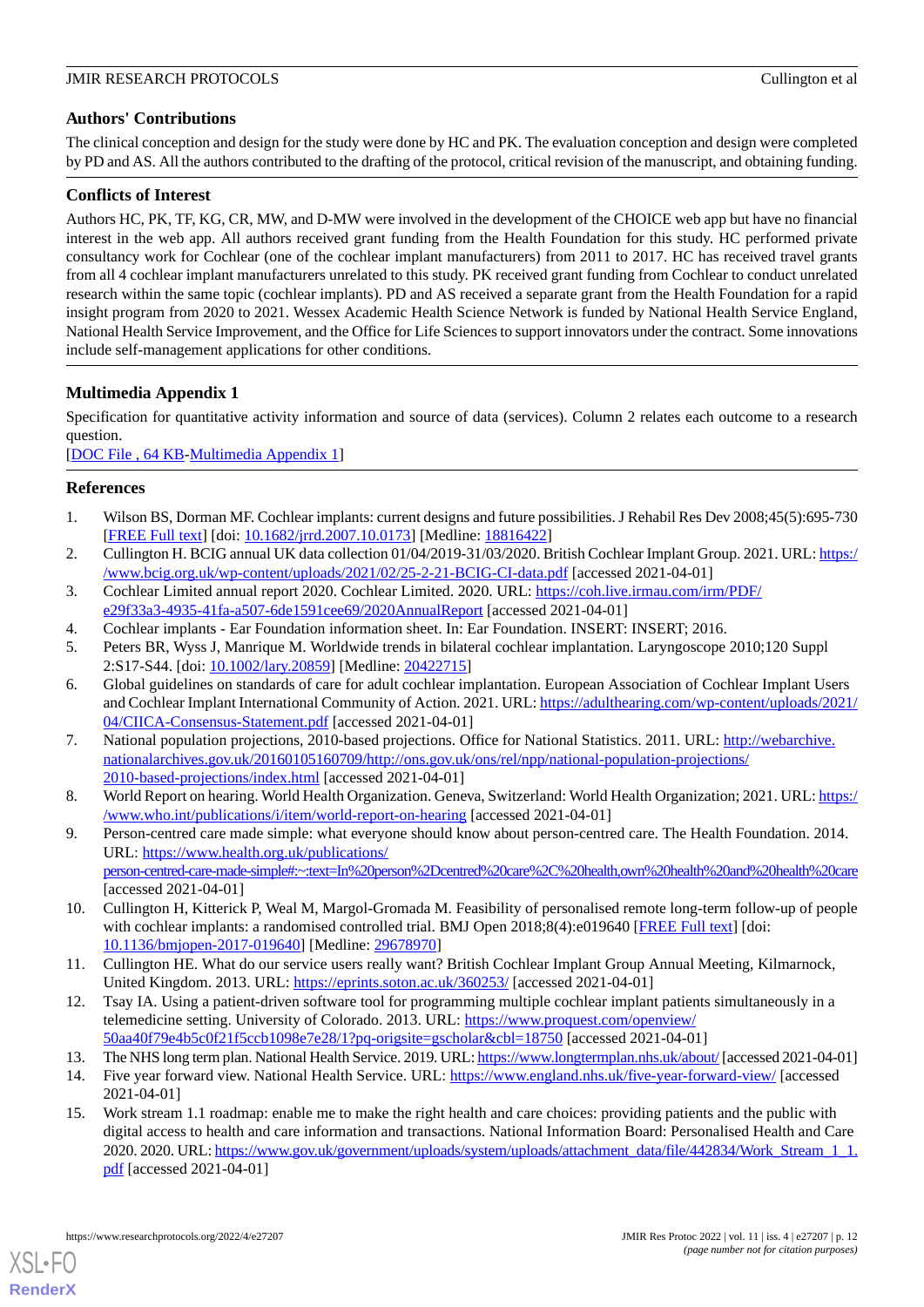- <span id="page-12-0"></span>16. Panagioti M, Richardson G, Small N, Murray E, Rogers A, Kennedy A, et al. Self-management support interventions to reduce health care utilisation without compromising outcomes: a systematic review and meta-analysis. BMC Health Serv Res 2014;14:356 [\[FREE Full text\]](https://bmchealthservres.biomedcentral.com/articles/10.1186/1472-6963-14-356) [doi: [10.1186/1472-6963-14-356](http://dx.doi.org/10.1186/1472-6963-14-356)] [Medline: [25164529](http://www.ncbi.nlm.nih.gov/entrez/query.fcgi?cmd=Retrieve&db=PubMed&list_uids=25164529&dopt=Abstract)]
- <span id="page-12-2"></span><span id="page-12-1"></span>17. Hibbard JH, Greene J, Shi Y, Mittler J, Scanlon D. Taking the long view: how well do patient activation scores predict outcomes four years later? Med Care Res Rev 2015;72(3):324-337. [doi: [10.1177/1077558715573871](http://dx.doi.org/10.1177/1077558715573871)] [Medline: [25716663\]](http://www.ncbi.nlm.nih.gov/entrez/query.fcgi?cmd=Retrieve&db=PubMed&list_uids=25716663&dopt=Abstract)
- 18. Mosen DM, Schmittdiel J, Hibbard J, Sobel D, Remmers C, Bellows J. Is patient activation associated with outcomes of care for adults with chronic conditions? J Ambul Care Manage 2007;30(1):21-29. [doi: [10.1097/00004479-200701000-00005\]](http://dx.doi.org/10.1097/00004479-200701000-00005) [Medline: [17170635](http://www.ncbi.nlm.nih.gov/entrez/query.fcgi?cmd=Retrieve&db=PubMed&list_uids=17170635&dopt=Abstract)]
- <span id="page-12-4"></span><span id="page-12-3"></span>19. Yardley L, Osmond A, Hare J, Wills G, Weal M, de Roure D, et al. Introduction to the LifeGuide: software facilitating the development of interactive behaviour change internet interventions. University of Southampton. 2009. URL: [https://eprints.](https://eprints.soton.ac.uk/271974/1/YardleyL.pdf) [soton.ac.uk/271974/1/YardleyL.pdf](https://eprints.soton.ac.uk/271974/1/YardleyL.pdf) [accessed 2021-04-01]
- <span id="page-12-5"></span>20. Smits C, Kapteyn TS, Houtgast T. Development and validation of an automatic speech-in-noise screening test by telephone. Int J Audiol 2004;43(1):15-28. [doi: [10.1080/14992020400050004](http://dx.doi.org/10.1080/14992020400050004)] [Medline: [14974624\]](http://www.ncbi.nlm.nih.gov/entrez/query.fcgi?cmd=Retrieve&db=PubMed&list_uids=14974624&dopt=Abstract)
- <span id="page-12-6"></span>21. Smits C, Houtgast T. Results from the Dutch speech-in-noise screening test by telephone. Ear Hear 2005;26(1):89-95. [doi: [10.1097/00003446-200502000-00008](http://dx.doi.org/10.1097/00003446-200502000-00008)] [Medline: [15692307](http://www.ncbi.nlm.nih.gov/entrez/query.fcgi?cmd=Retrieve&db=PubMed&list_uids=15692307&dopt=Abstract)]
- <span id="page-12-7"></span>22. Smits C, Merkus P, Houtgast T. How we do it: the Dutch functional hearing-screening tests by telephone and internet. Clin Otolaryngol 2006;31(5):436-440. [doi: [10.1111/j.1749-4486.2006.01195.x\]](http://dx.doi.org/10.1111/j.1749-4486.2006.01195.x) [Medline: [17014457\]](http://www.ncbi.nlm.nih.gov/entrez/query.fcgi?cmd=Retrieve&db=PubMed&list_uids=17014457&dopt=Abstract)
- <span id="page-12-8"></span>23. Smits C, Theo Goverts S, Festen JM. The digits-in-noise test: assessing auditory speech recognition abilities in noise. J Acoust Soc Am 2013;133(3):1693-1706. [doi: [10.1121/1.4789933](http://dx.doi.org/10.1121/1.4789933)] [Medline: [23464039\]](http://www.ncbi.nlm.nih.gov/entrez/query.fcgi?cmd=Retrieve&db=PubMed&list_uids=23464039&dopt=Abstract)
- 24. Mahafzah M. The Triple Digit Test: a Self-Test of Speech Perception in Cochlear Implant Users. Southampton, UK: University of Southampton; 2013.
- 25. Aidi T. The Triple Digit Test: a Validity and Feasibility Study. Southampton, UK: University of Southampton; 2015.
- <span id="page-12-9"></span>26. Kaandorp MW, Smits C, Merkus P, Goverts ST, Festen JM. Assessing speech recognition abilities with digits in noise in cochlear implant and hearing aid users. Int J Audiol 2015;54(1):48-57. [doi: [10.3109/14992027.2014.945623](http://dx.doi.org/10.3109/14992027.2014.945623)] [Medline: [25156097](http://www.ncbi.nlm.nih.gov/entrez/query.fcgi?cmd=Retrieve&db=PubMed&list_uids=25156097&dopt=Abstract)]
- <span id="page-12-10"></span>27. Agyemang-Prempeh A. Telemedicine in Cochlear Implants: a New Way of Conducting Long Term Patient Follow-up. Southampton, UK: University of Southampton; 2012.
- <span id="page-12-11"></span>28. Hanvey K. BCIG annual data collection financial year 2017-2018. British Cochlear Implant Group. 2018. URL: [https:/](https://www.bcig.org.uk/wp-content/uploads/2019/02/2018.09.18-Report-to-Council-Data-Collection-FY17-18a.pdf) [/www.bcig.org.uk/wp-content/uploads/2019/02/2018.09.18-Report-to-Council-Data-Collection-FY17-18a.pdf](https://www.bcig.org.uk/wp-content/uploads/2019/02/2018.09.18-Report-to-Council-Data-Collection-FY17-18a.pdf) [accessed 2019-05-19]
- <span id="page-12-13"></span><span id="page-12-12"></span>29. Elwyn G, Frosch D, Thomson R, Joseph-Williams N, Lloyd A, Kinnersley P, et al. Shared decision making: a model for clinical practice. J Gen Intern Med 2012;27(10):1361-1367 [\[FREE Full text\]](http://europepmc.org/abstract/MED/22618581) [doi: [10.1007/s11606-012-2077-6\]](http://dx.doi.org/10.1007/s11606-012-2077-6) [Medline: [22618581](http://www.ncbi.nlm.nih.gov/entrez/query.fcgi?cmd=Retrieve&db=PubMed&list_uids=22618581&dopt=Abstract)]
- <span id="page-12-14"></span>30. Benson T, Sizmur S, Whatling J, Arikan S, McDonald D, Ingram D. Evaluation of a new short generic measure of health status: howRu. Inform Prim Care 2010;18(2):89-101 [[FREE Full text\]](http://hijournal.bcs.org/index.php/jhi/article/view/758) [doi: [10.14236/jhi.v18i2.758](http://dx.doi.org/10.14236/jhi.v18i2.758)] [Medline: [21078231](http://www.ncbi.nlm.nih.gov/entrez/query.fcgi?cmd=Retrieve&db=PubMed&list_uids=21078231&dopt=Abstract)]
- <span id="page-12-15"></span>31. Friends and family test (FFT). National Health Service. 2021. URL: [https://www.nhs.uk/using-the-nhs/about-the-nhs/](https://www.nhs.uk/using-the-nhs/about-the-nhs/friends-and-family-test-fft/) [friends-and-family-test-fft/](https://www.nhs.uk/using-the-nhs/about-the-nhs/friends-and-family-test-fft/) [accessed 2021-07-20]
- <span id="page-12-16"></span>32. Hibbard JH, Mahoney ER, Stockard J, Tusler M. Development and testing of a short form of the patient activation measure. Health Serv Res 2005;40(6 Pt 1):1918-1930 [\[FREE Full text](http://europepmc.org/abstract/MED/16336556)] [doi: [10.1111/j.1475-6773.2005.00438.x](http://dx.doi.org/10.1111/j.1475-6773.2005.00438.x)] [Medline: [16336556\]](http://www.ncbi.nlm.nih.gov/entrez/query.fcgi?cmd=Retrieve&db=PubMed&list_uids=16336556&dopt=Abstract)
- <span id="page-12-17"></span>33. Hibbard JH, Stockard J, Mahoney ER, Tusler M. Development of the Patient Activation Measure (PAM): conceptualizing and measuring activation in patients and consumers. Health Serv Res 2004;39(4 Pt 1):1005-1026 [[FREE Full text](http://europepmc.org/abstract/MED/15230939)] [doi: [10.1111/j.1475-6773.2004.00269.x\]](http://dx.doi.org/10.1111/j.1475-6773.2004.00269.x) [Medline: [15230939\]](http://www.ncbi.nlm.nih.gov/entrez/query.fcgi?cmd=Retrieve&db=PubMed&list_uids=15230939&dopt=Abstract)
- <span id="page-12-18"></span>34. Kitterick P, Fackrell K, Cullington H. Measuring empowerment in adult cochlear implant users - the development of the CI-EMP questionnaire. In: British Cochlear Implant Group Conference. 2016 Presented at: BCIG '16; April 28-29, 2016; London, UK.
- <span id="page-12-20"></span><span id="page-12-19"></span>35. Herdman M, Gudex C, Lloyd A, Janssen M, Kind P, Parkin D, et al. Development and preliminary testing of the new five-level version of EQ-5D (EQ-5D-5L). Qual Life Res 2011;20(10):1727-1736 [\[FREE Full text\]](http://europepmc.org/abstract/MED/21479777) [doi: [10.1007/s11136-011-9903-x\]](http://dx.doi.org/10.1007/s11136-011-9903-x) [Medline: [21479777](http://www.ncbi.nlm.nih.gov/entrez/query.fcgi?cmd=Retrieve&db=PubMed&list_uids=21479777&dopt=Abstract)]
- <span id="page-12-21"></span>36. Feeny D, Furlong W, Boyle M, Torrance GW. Multi-attribute health status classification systems. Health Utilities Index. Pharmacoeconomics 1995;7(6):490-502. [doi: [10.2165/00019053-199507060-00004\]](http://dx.doi.org/10.2165/00019053-199507060-00004) [Medline: [10155335](http://www.ncbi.nlm.nih.gov/entrez/query.fcgi?cmd=Retrieve&db=PubMed&list_uids=10155335&dopt=Abstract)]
- <span id="page-12-22"></span>37. Johnson FR, Kanninen B, Bingham M, Özdemir S. Experimental design for stated-choice studies. In: Kanninen BJ, editor. Valuing environmental amenities using stated choice studies. Berlin, Germany: Springer; 2007:159-202.
- 38. Aizaki H. Basic functions for supporting an implementation of choice experiments in R. J Stat Soft 2012;50(2):1-24. [doi: [10.18637/jss.v050.c02\]](http://dx.doi.org/10.18637/jss.v050.c02)
- 39. May C, Finch T. Implementing, embedding, and integrating practices: an outline of normalization process theory. Sociology 2009;43(3):535-554. [doi: [10.1177/0038038509103208\]](http://dx.doi.org/10.1177/0038038509103208)
- 40. Greenhalgh T, Wherton J, Papoutsi C, Lynch J, Hughes G, A'Court C, et al. Beyond adoption: a new framework for theorizing and evaluating nonadoption, abandonment, and challenges to the scale-up, spread, and sustainability of health and care technologies. J Med Internet Res 2017;19(11):e367 [[FREE Full text](https://www.jmir.org/2017/11/e367/)] [doi: [10.2196/jmir.8775](http://dx.doi.org/10.2196/jmir.8775)] [Medline: [29092808](http://www.ncbi.nlm.nih.gov/entrez/query.fcgi?cmd=Retrieve&db=PubMed&list_uids=29092808&dopt=Abstract)]